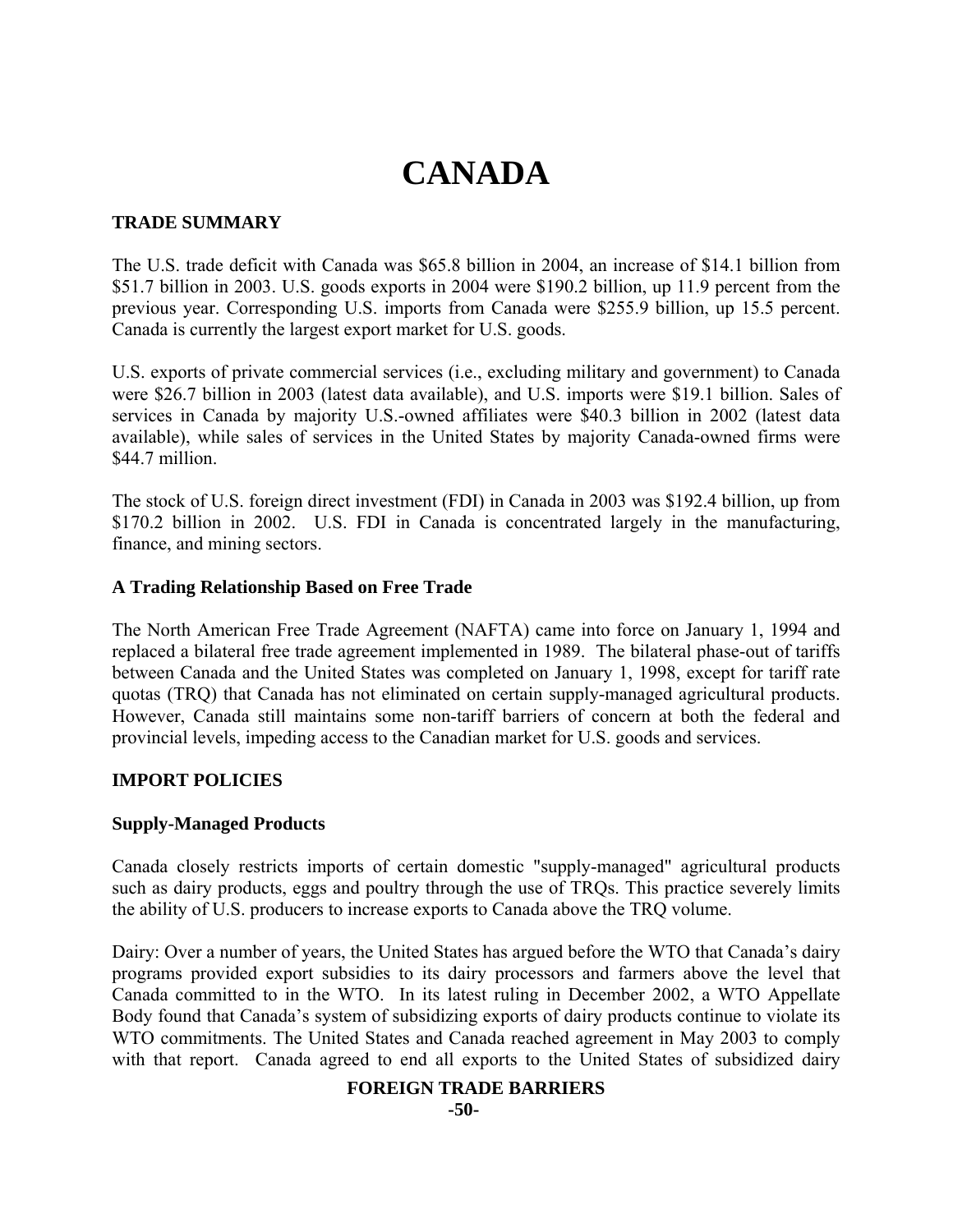products and to bring all dairy exports to third countries within WTO export subsidy limits, both by August 1, 2003. To accomplish this, by the end of April 2003 all Canadian provinces had imposed regulations on all dairy production, including production by producers who do not hold domestic marketing quotas. The United States is monitoring Canada's compliance with the WTO ruling.

Margarine: The Province of Quebec continues to apply coloring restrictions on margarine. In addition, provincial restrictions on the marketing of butter/margarine blends and imitation dairy products have served to limit and, in certain cases, prohibit the sales of these products in many provinces. The provinces of Ontario, Manitoba and Saskatchewan are challenging Quebec's provincial coloring regulations.

Cheese snack foods: Canada remains unwilling to resume duty-free trade in cheese snack foods between the United States and Canada. Prior to 1999, cheese snack foods were traded duty-free between the U.S. and Canada. Canada ceased issuing duty-free import permits, effective September 1, 2001, and resumed applying a tariff of 245 percent on U.S. exports of breaded cheese sticks to Canada. Canada was responding to a 1999 U.S. Customs Service reclassification of cheese sticks, which subjected U.S. imports of Canadian cheese sticks to a U.S. TRQ and over-quota tariff. After USTR completed consultations with Congress on November 7, 2001, USTR stated that it was prepared to request that the President issue a Proclamation to return duty- and quota-free treatment to Canadian cheese sticks, provided Canada commits to providing the same tariff treatment for imports of similar U.S. cheese snack foods. In early January 2002, the Department of Foreign Affairs and International Trade informed USTR that Canada had no intention of reducing its duties or entering into negotiations with the United States.

Processed egg products: The Canadian Egg Marketing Agency maintains a dual pricing scheme for processed egg products. Under the regime, the domestic Canadian price for shell eggs is maintained at a level substantially above the world price. Producers are also assessed a levy on all eggs sold and a portion of the levy is used to subsidize exports of eggs. This practice artificially increases Canadian exports of egg products at the expense of U.S. exporters.

Fresh Fruits and Vegetables: Canada prohibits imports of fresh or processed fruits and vegetables in packages exceeding certain standard package sizes unless the Government of Canada grants a ministerial easement or exemption. To obtain an easement, Canadian importers must demonstrate that there is an insufficient supply of product in the Canadian domestic market. The bulk restrictions do not apply to intra-provincial shipments. These restrictions apply to all fresh and processed produce in bulk containers and have a particularly negative impact on U.S. potatoes, apples and blueberries. The United States entered into negotiations with Canada in 2004 in an attempt to remove this trade restriction. In addition, Canadian regulations on fresh fruit and vegetable imports prohibit consignment sales of fresh fruit and vegetables in the absence of a pre-arranged buyer.

#### **FOREIGN TRADE BARRIERS -51-**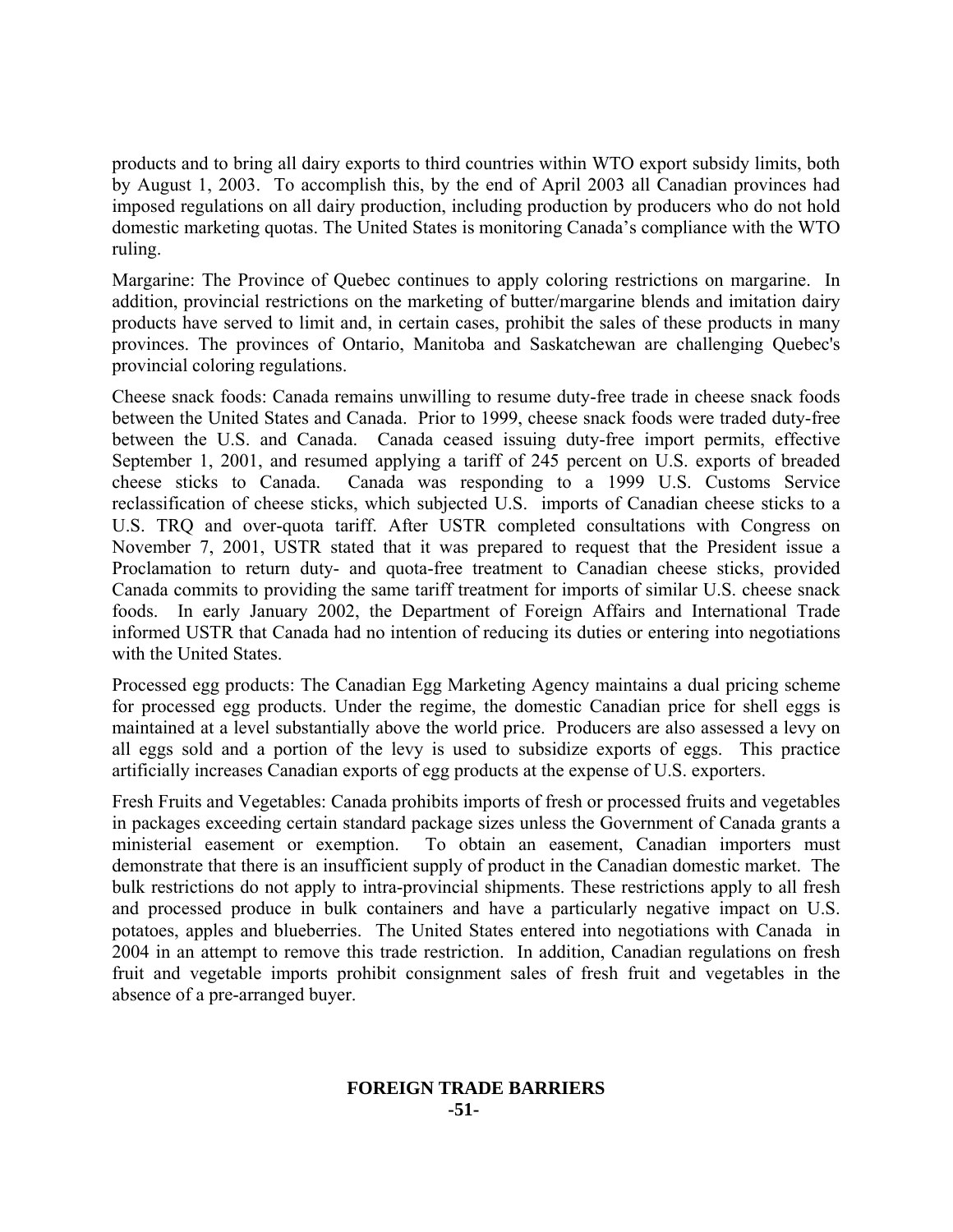#### **Restrictions on U.S. Grain Exports**

U.S. access to the Canadian grain market has been limited due in part to Canadian varietal controls. Canada requires that each variety of grain be registered and be visually distinguishable. Because U.S. varieties may not be visually distinct, they are not registered in Canada. As a result, U.S. wheat is being sold in Canada as "feed" wheat at sharp price discounts compared to the Canadian varieties. The Canadian Grain Commission (CGC) is currently in the process of introducing a new system called Variety Eligibility Declaration, or VED, which is designed to monitor and control the type of grain that enters the grain handling and transportation system. After extensive consultations on the operational details of the VED system, the CGC is close to making its proposals public.

#### **Personal Duty Exemption**

The United States has urged Canada to take steps to facilitate cross border trade for border residents by relaxing its taxation of goods purchased in the United States by Canadian tourists. Canada allows its residents a much smaller amount in non-dutiable purchases when they visit the United States than vice versa, and U.S. border states have repeatedly protested this inequity. While U.S. and Canadian personal exemption regimes are not directly comparable, the United States allows an \$800 per person exemption every 30 days, while Canada has an allowance linked to the length of the tourist's absence and allows only C\$50 for tourists absent for at least 24 hours and C\$200 for visits exceeding 48 hours. This practice is designed to discourage shopping visits to the United States by border residents.

#### **Wine and Spirits**

Market access barriers in several provinces continue to hamper exports of U.S. wine and spirits to Canada. These market access barriers include "cost of service" mark-ups, listings, reference prices and discounting, distribution and warehousing policies.

#### **The Canadian Wheat Board and State Trading Enterprises**

The U.S. Government continues to have concerns about the monopolistic marketing practices of the Canadian Wheat Board. USTR's four prong approach announced in 2002 to level the playing field for American farmers is producing important results. Most notably, in WTO dispute settlement proceedings against the Canadian Wheat Board and the Government of Canada, a WTO panel found in favor of the United States on claims related to Canada's grain handling and transportation systems. Canada now must comply with those findings. Canada and the United States have agreed on a reasonable time period for compliance, giving Canada until August 1, 2005, to make all necessary legislative and regulatory changes to its grain handling and rail transportation regimes. This time frame is consistent with the period of time for compliance in comparable disputes.

#### **FOREIGN TRADE BARRIERS -52-**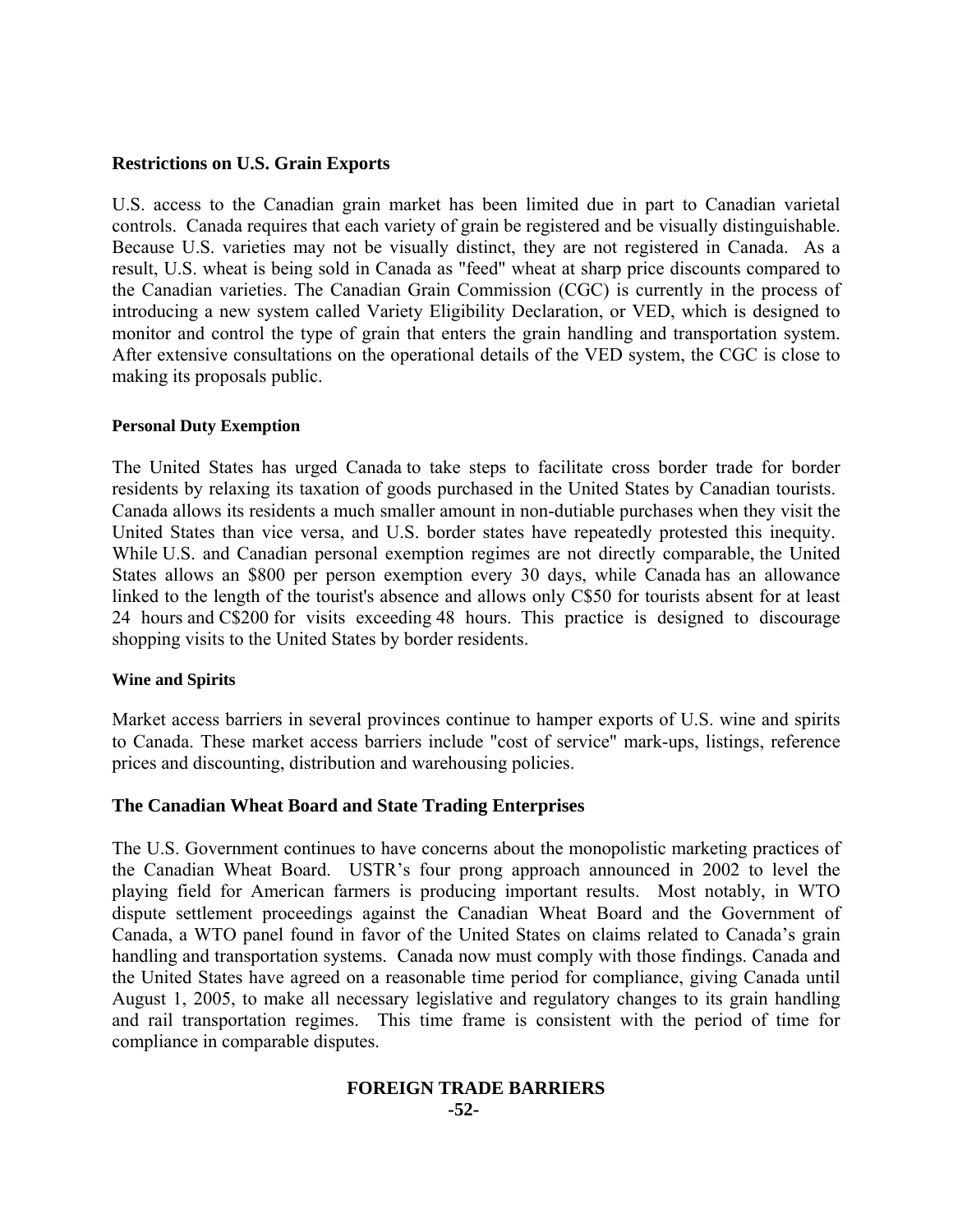In addition, the United States is seeking reforms to state trading enterprises (STEs) as part of the WTO agricultural negotiations. The U.S. proposal calls for the end of exclusive STE export rights to ensure private sector competition in markets currently controlled by single desk exporters; the establishment of WTO requirements to notify acquisition costs, export pricing, and other sales information for single desk exporters; and the elimination of the use of government funds or guarantees to support or ensure the financial viability of single desk exporters. The United States has succeeded in gaining in the WTO support for the elimination of tradedistorting practices of agricultural state trading enterprises. In October 2003 the Commerce Department imposed 8.87% antidumping and 5.29% countervailing duties on Canadian hard red spring wheat.

# **STANDARDS, TESTING, LABELING AND CERTIFICATION**

#### **Restrictions on Fortification of Foods**

Canadian requirements for foods fortified with vitamins and minerals have created a costly burden for some American food manufacturers who export to Canada. Health Canada restricts marketing of breakfast cereals and other products, such as orange juice, that are fortified with vitamins and/or minerals at certain levels. The current regulatory regime requires that products such as calcium-enhanced orange juice be treated as a drug, and forces manufacturers to label vitamin and mineral fortified breakfast cereals as "meal replacements." These standards impose costs on manufacturers who are forced to make separate production runs for the U.S. and Canadian markets.

The Government of Canada is expected to soon release for public consideration a draft policy on supplemental fortification of food and beverages that will reflect the study on Dietary Reference Intakes (DRIs) undertaken by the U.S. Institute of Medicine (IOM) and may offer more latitude to manufacturers for discretionary fortification of foods and beverages than the current regulatory regime. The new policy may reduce the cross-border discrepancy in fortification rules, however, the final regulations are not expected to come into force until late 2005 and may still present barriers to efficient cross-border trade.

#### **Restrictions on Container Sizes**

The Processed Products Regulations (Canada Agricultural Products Act) prescribe standard container sizes for a wide range of processed fruit and vegetable products. No other NAFTA country imposes similar mandatory container size restrictions. Currently Canada's "Processed Products Regulations" impose a requirement on manufacturers of baby food to sell in only two standardized container sizes: 4.5 ounces (128 ml) and 7.5 ounces (213 ml). This requirement to sell in container sizes that exist only in Canada creates an unnecessary obstacle to trade in baby food between Canada and the United States.

#### **FOREIGN TRADE BARRIERS -53-**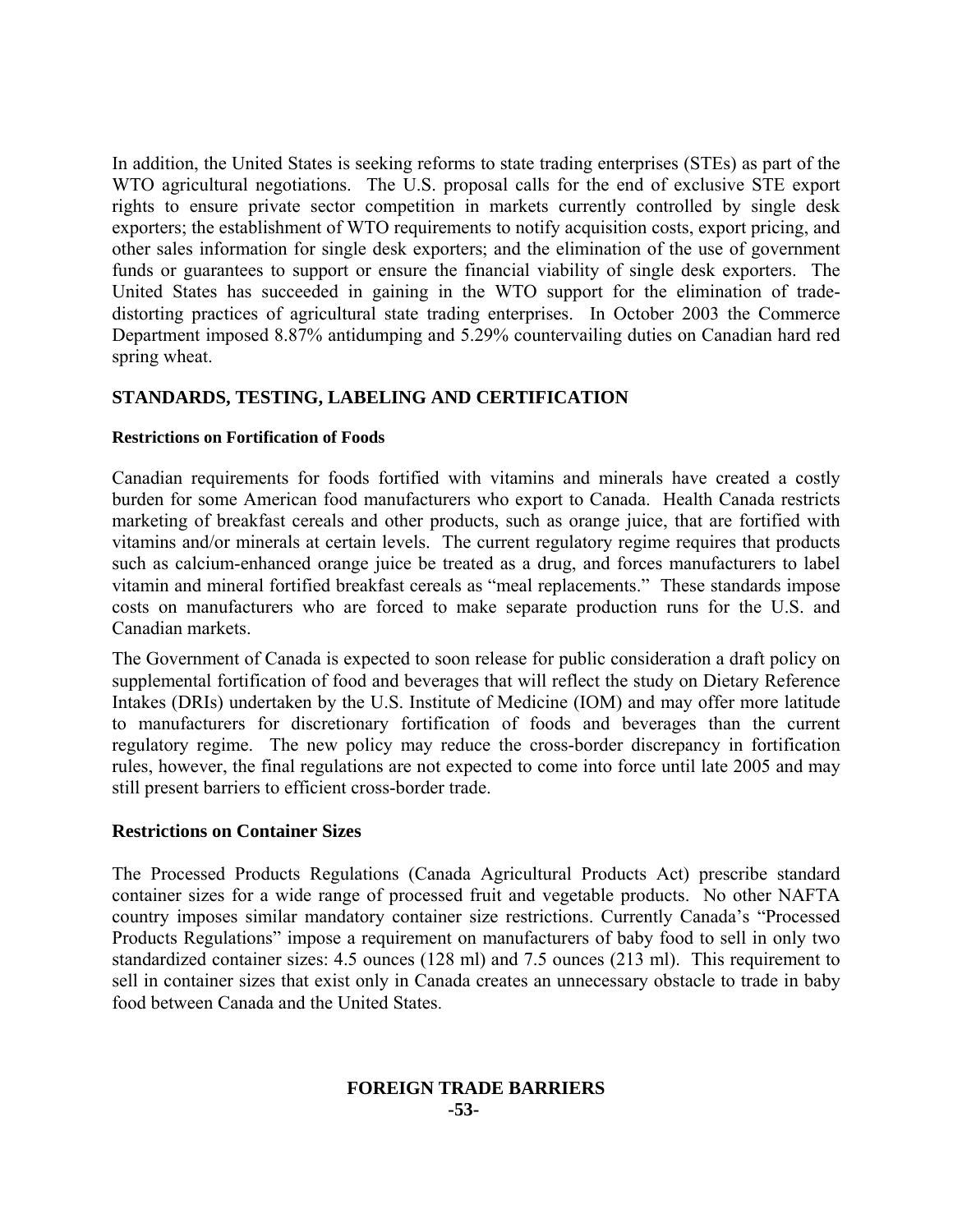# **EXPORT AND DOMESTIC SUBSIDIES**

#### **Softwood Lumber**

The 1996 U.S.-Canada Softwood Lumber Agreement expired on March 31, 2001. The bilateral agreement was put in place to mitigate the harmful effects of subsidies provided by the Canadian federal and provincial governments to Canadian lumber producers on the U.S. lumber industry. Upon expiration of the 1996 Agreement, U.S. industry filed antidumping and countervailing duty petitions regarding imports of Canadian softwood lumber. The U.S. International Trade Commission ("ITC") subsequently found that the U.S. industry was threatened with material injury by reason of dumped and subsidized imports of Canadian lumber, and the U.S. Department of Commerce ("Commerce") found company-specific antidumping rates ranging from 2.18 percent to 12.44 percent and a countrywide (except for the Maritime provinces) countervailing duty rate of 18.79 percent. On December 14, 2004, Commerce announced the results of the first administrative review of the AD/CVD orders, in which it assessed antidumping rates ranging from 0.92 to 10.59 percent, and a countervailing duty rate of 17.18 percent.

To date, Canada has challenged, or has announced its intent to challenge, the underlying Commerce and ITC findings in the original investigation in ten separate proceedings under the WTO and NAFTA, and litigation is ongoing. The WTO and NAFTA dispute settlement processes have only served to confirm the existence of Canada's subsidization of its softwood lumber industry and the dumping of lumber products into the U.S. market. On November 24, 2004, USTR requested the formation of an Extraordinary Challenge Committee ("ECC") to address deficiencies in the decisions of the NAFTA panel regarding the ITC's threat determination.

The United States continues to believe that it is in the interest of both the United States and Canada to reach a negotiated solution to their longstanding differences over softwood lumber, a view shared by many stakeholders on both sides of the border.

The United States is committed to seeking such a resolution and remains hopeful that we will be able to resume negotiations with Canada in the near future. In the meantime, the litigation will continue, and the United States will vigorously enforce its trade remedy laws.

#### **Technology Partnerships Canada**

Technology Partnerships Canada (TPC) is a Canadian Government program that supports the research and development activities of selected industries. Established in 1996, TPC provides loan funding for pre-competitive research and development activities for companies incorporated in Canada that operate in three strategic areas, including aerospace and defense. Funding covers approximately 25 percent to 30 percent of a project's total costs, but may be significantly higher. Applicants must demonstrate that they have the capabilities to perform the R&D and that the project proposal has economic and commercial merit. To date, the program has made well over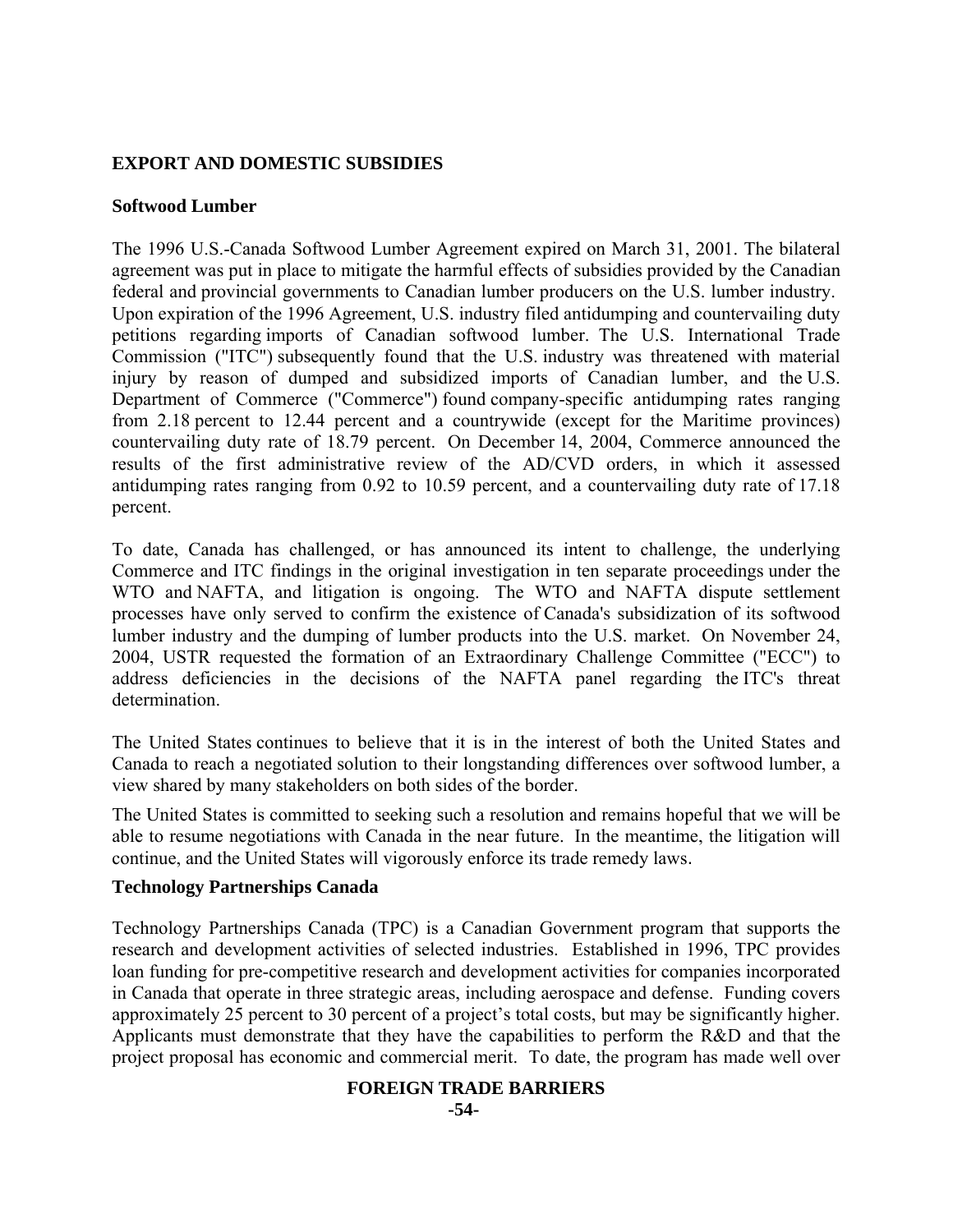CN\$2.7 billion in funding commitments for over 600 projects, of which about 70 percent has been disbursed. Publicly available information indicates that the aerospace and defense industry receives the largest amount of funds under the TPC. Recent Canadian press coverage suggests that repayment rates are very low. The Canadian government restructured the TPC program in 1999 after a WTO Dispute Panel requested by Brazil determined that it was providing an illegal subsidy. The U.S. government will continue to monitor this program and its consistency with WTO provisions.

# **Pharmaceuticals**

The U.S. pharmaceutical industry has raised concerns about aspects of pricing of patented medicines in Canada and encourages Canada and the Patented Medicine Prices Review Board (PMPRB) to move towards a more market-based review system.

The United States is monitoring Canadian policies with respect to patent and data protections. Canadian patent protection has improved following two WTO cases in which Canada agreed to, among other things, amend its patent law to provide 20-year patent protection to all patents filed before October 1989. Canada also has eliminated its regulations which previously allowed generic manufacturers to stockpile pharmaceuticals before a patent expired. However, Canada's compliance with its TRIPS and NAFTA obligations continues to be a source of concern. Although Canada has statutory data protection, several judicial rulings have cast doubt on how well these protections are being enforced as required by TRIPS Article 39.3 and NAFTA Article 1711. Canadian authorities allow parties other than the right-holder effectively to gain marketing approval in direct reliance on protected confidential data and it appears Canada may be in violation of TRIPS Article 39.3. In addition to this perceived discrepancy between the standard applied by Canadian courts and that provided under the TRIPS and the NAFTA, Canada apparently is failing to apply its "linkage regulations" effectively. Such regulations require that Health Canada determine if the marketing of generic pharmaceuticals infringes on existing name-brand patents.

# **INTELLECTUAL PROPERTY RIGHTS (IPR) PROTECTION**

Canada is a member of the World Intellectual Property Organization (WIPO), and adheres to a number of international agreements, including the Paris Convention for the Protection of Industrial Property (1971), the Berne Convention for the Protection of Literary and Artistic Works (1971), and the 1952 Universal Copyright Convention (UCC). Canada is also a signatory of the WIPO Copyright Treaty and the WIPO Performances and Phonograms Treaty (together the WIPO Treaties), which set the standards for intellectual property protection in the digital environment, but has not yet ratified either treaty. Legislation to ratify both is expected to be introduced to Parliament in 2005.

Canada's Copyright Act contains two provisions under which Canada applies reciprocal rather than national treatment. The first provision is for the payment of a neighboring rights royalty to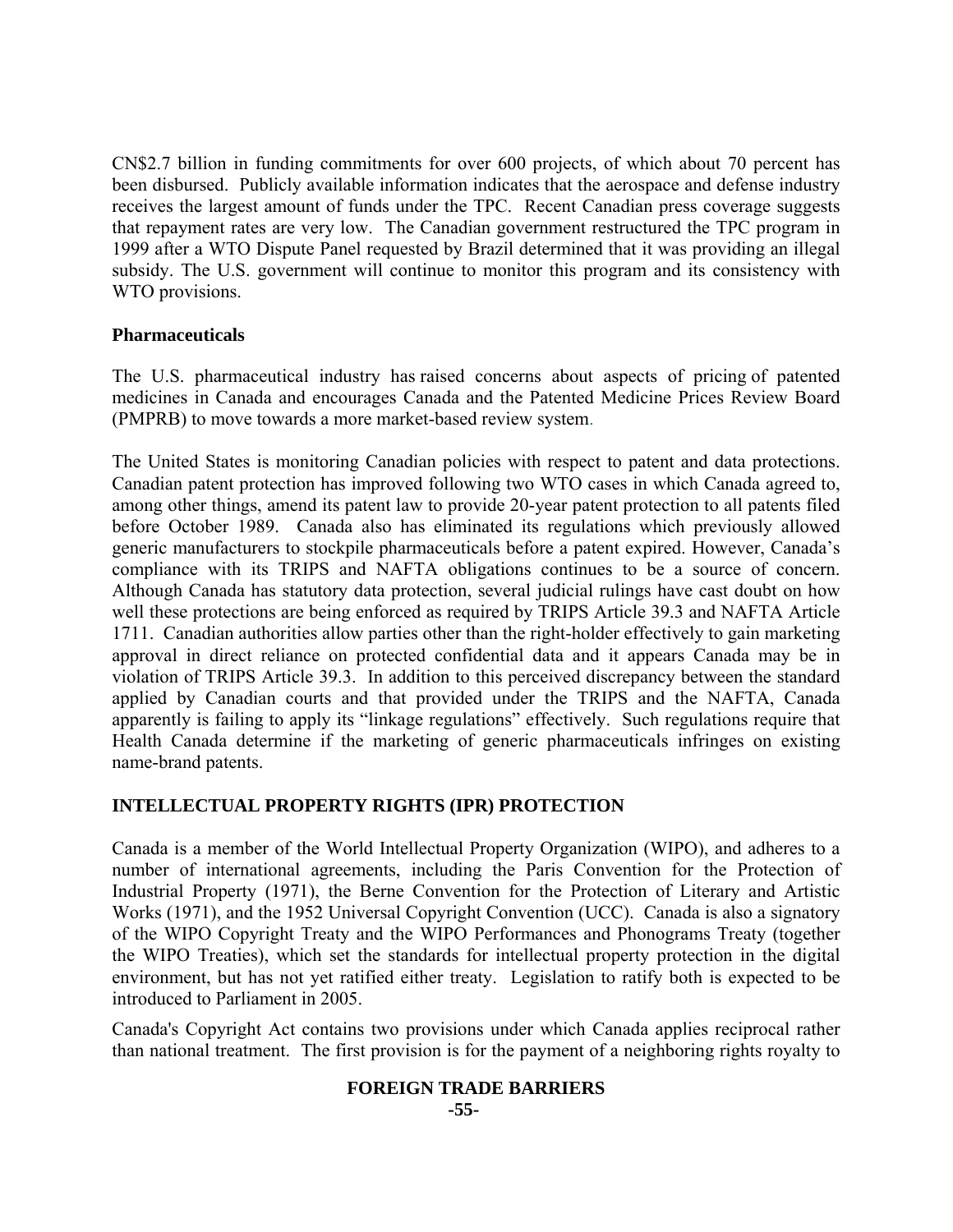be made by broadcasters to artists. Under Canadian law, those payments are only guaranteed to artists from countries that are signatories of the 1961 Rome Convention. The United States is not a signatory of the Convention, and Canadian authorities have still not granted U.S. artists national treatment in the distribution of these royalties. The second provision is for the payment of a levy, dubbed the private copy levy, by manufacturers and importers of blank recording media to artists from countries that provide an equivalent payment to Canadian artists. The levy covers analog and digital tapes and diskettes, and was expanded in December 2003 to include MP3 players (though this coverage of MP3 players appears to have been struck down by a court decision in December 2004). Canada's copyright law stipulates this reciprocity criterion in the distribution of the private copy levy to foreign artists. The United States does not impose a levy on analog tape, only on digital audio recording media, with proceeds distributed to applicable artists, including Canadians.

The United States regards Canada's reciprocity requirement for both the neighboring rights royalty and the blank tape levy as denying national treatment to U.S. copyright holders. Consequently, USTR has placed Canada on its Special 301 "Watch List" for the past four years. While Canada may grant some or all of the benefits of the regime to other countries, if it considers that such countries grant or have undertaken to grant equivalent rights to Canadians, Canada has yet to grant these benefits with regard to the United States. A growing coalition of technology and retail companies advocating for the elimination of the private copy levy have successfully added the levy to the list of copyright issues that will be examined as a part of the ongoing Parliamentary review of the Copyright Act.

U.S. intellectual property owners are increasingly concerned about Canada's lax and deteriorating border measures and general enforcement that appear to be non-compliant with TRIPS requirements. The lack of *ex officio* authority for Customs officers makes the importation of pirated product into the Canadian market, from Asia and elsewhere, very easy. For Customs to perform a civil seizure of a shipment under the Customs Act, the right holder must obtain a court order, which requires detailed information on the shipment. However, the Criminal Code allows for a public officer in the course of duty to seize any item discovered to be in violation of the law: Customs can detain suspected counterfeit shipments and contact the RCMP, which can then proceed with investigation under criminal law.

Pirated and counterfeit goods include everything from software and CDs to shampoo and toys, all of which are openly displayed in malls, department stores and chain stores. Of particular concern is the growing number of counterfeit electrical products that pose a significant health and safety risk, potentially compromising the reputation of the right holder. Large amounts of pirate product are openly displayed alongside legitimate product in small retail establishments. The price differential between the pirated and legitimate software is significant and the majority of the pirated products are high quality, factory produced products from Asia. In addition to the sale of pirated software, these same retail establishments sell and install the circumvention devices, also made in Asia, that allow pirated product to be played in a legitimate console. Some retail establishments also sell cable circumvention devices.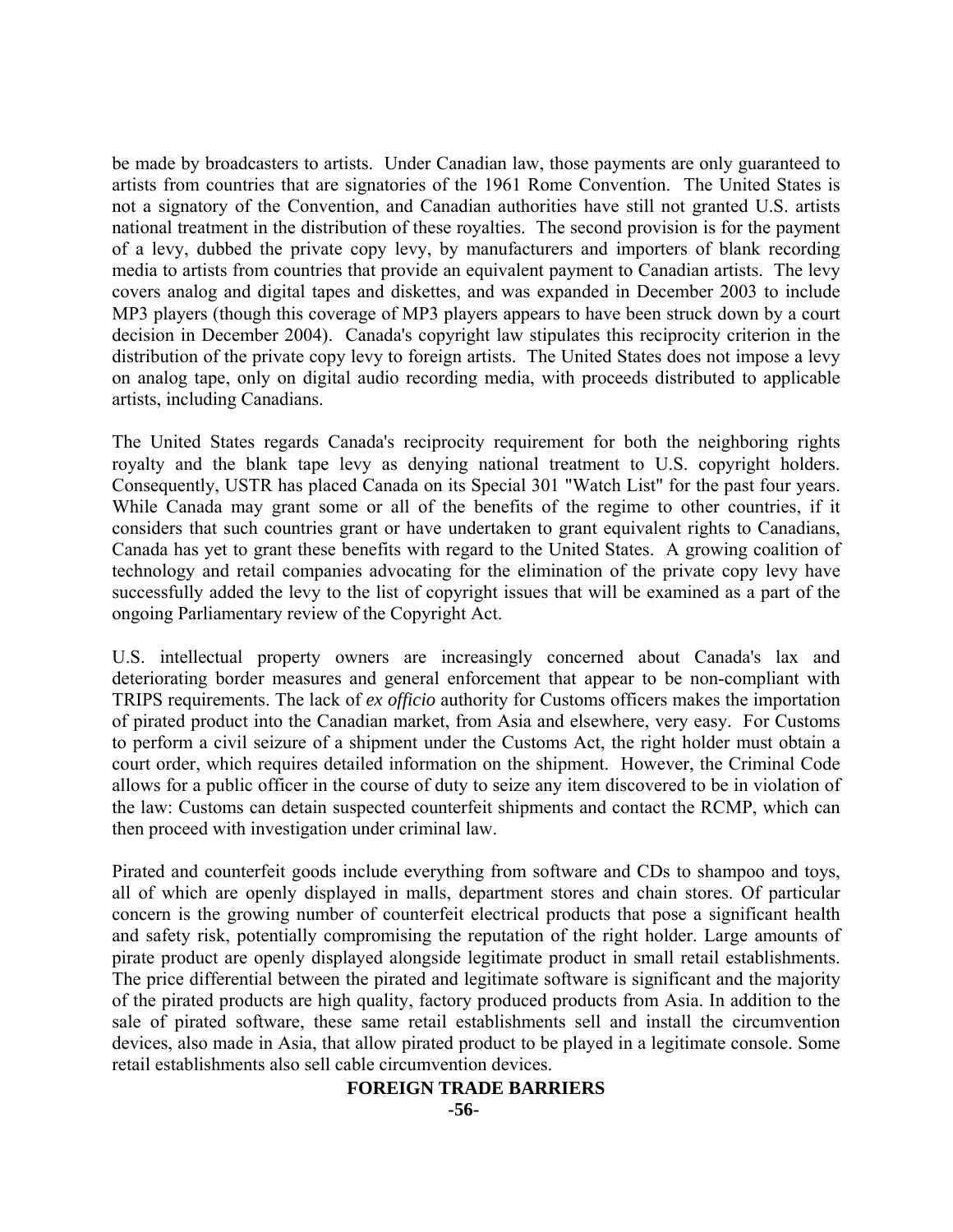Once pirated and counterfeit products clear Canadian Customs, any enforcement efforts are the responsibility of the Royal Canadian Mounted Police (RCMP) and the local police. The RCMP lacks adequate resources, training, and staff. Because there are not adequate laws in place to address these issues, few prosecutors are willing or trained to take on the few cases that come up. Those that are willing to take on an intellectual property case must devise very creative legal plans in order to prosecute. Where an infringement case has actually gone to trial, penalties imposed can be far from deterrent and jail time is rarely imposed. Border enforcement concerns were a major factor in the maintenance of Canada on the Special 301 "Watch List" in 2004.

# **Music File-Sharing**

In March 2004 Canada's Federal Court of Appeal ruled that downloading music from the Internet using peer-to-peer (P2P) software does not constitute copyright infringement. The court denied a motion to compel internet service providers (ISP's) to disclose the identities of clients who were alleged to be sharing copyrighted music files. The recording industry is appealing this decision. Canadian ratification of the WIPO Copyright Treaty would remedy this problem. Another recent legal decision has highlighted Canada's lack of regulations regarding Internet Service Provider (ISP) Liability, specifically a mechanism for "notice and takedown." ISP Liability is not covered by the WIPO Treaties, so Canada will need to develop its own laws to address this issue. The Canadians have indicated that ISP Liability will be covered in the copyright legislation for the WIPO Treaties that they will submit to Parliament.

#### **SERVICES BARRIERS**

#### **Audiovisual and Communications Services**

In 2003, the Government of Canada amended the *Copyright Act* to ensure that Internet retransmitters are ineligible for the compulsory retransmission license until the Canadian Radiotelevision and Telecommunications Commission (CRTC) licenses them as distribution undertakings. Internet "broadcasters" are currently exempt from licensing. In 2003 the CRTC confirmed its intention to leave this exemption unchanged.

The Broadcasting Act lists among its objectives, "to safeguard, enrich and strengthen the cultural, political, social and economic fabric of Canada." The federal broadcasting regulator, the Canadian Radio Television and Telecommunications Commission (CRTC), is charged with implementing this policy. The CRTC requires that for Canadian conventional, over-the-air broadcasters, Canadian programs make up 60 percent of television broadcast time overall and 50 percent during evening hours (6 p.m. to midnight). It also requires that 35 percent of popular musical selections broadcast on radio should qualify as Canadian under a Canadian governmentdetermined point system. For cable TV and direct to home (DTH) broadcast services, a preponderance (more than 50 percent) of the channels received by subscribers must be Canadian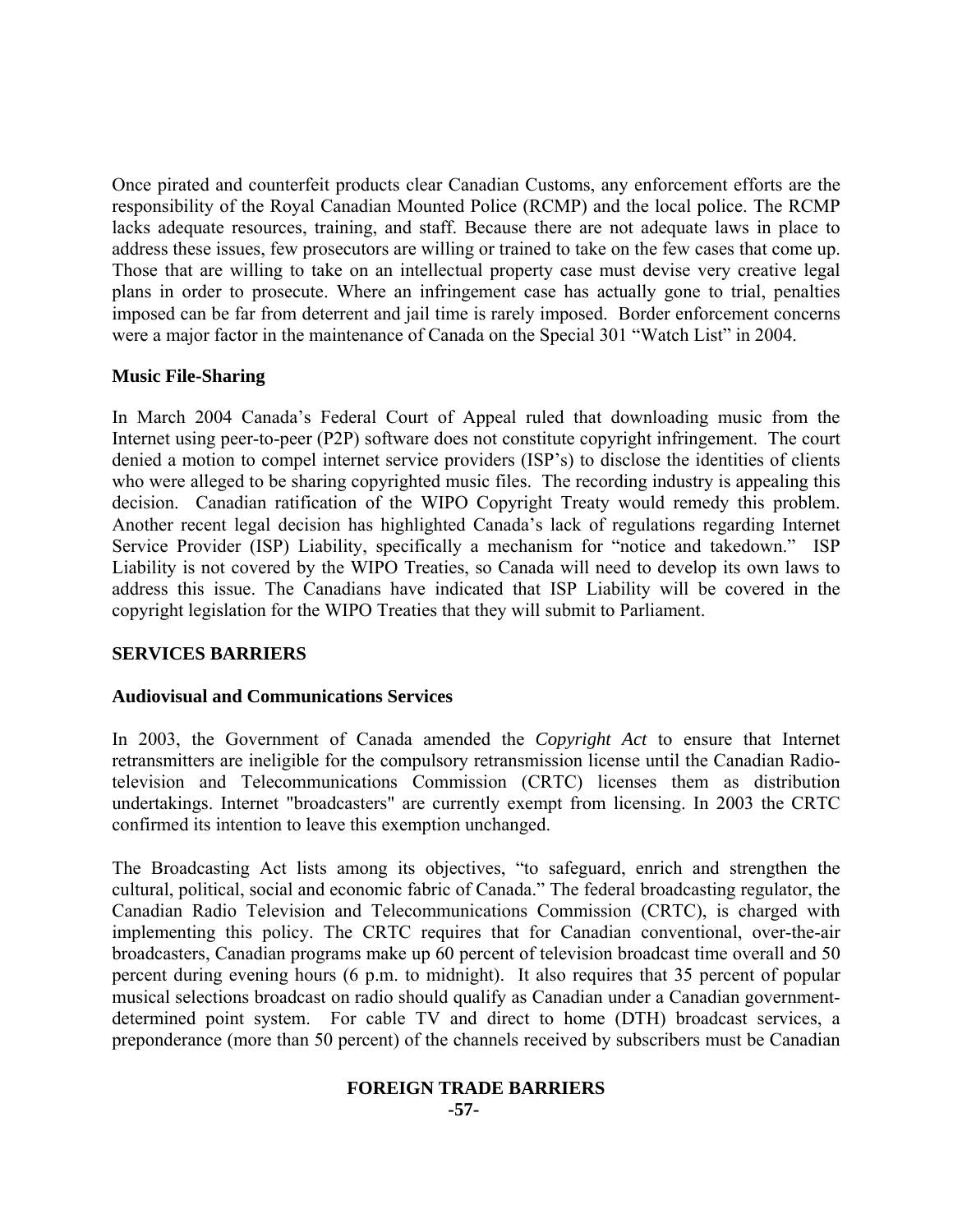programming services. For other services, such as specialty television and pay audio services, the required percentage of Canadian content varies according to the nature of the service.

The CRTC also requires that the English and French television networks operated by the Canadian Broadcasting Corporation (CBC) not show popular foreign feature movies between 7 pm and 11pm. The only non-Canadian films that may be broadcast during that time must have been released in theaters at least two years previously, and not be listed in the top 100 of Variety Magazine's top grossing films for at least the previous ten years.

Under previous CRTC policy, in cases where a Canadian service was licensed in a format competitive with that of an authorized non-Canadian service, the CRTC could revoke the license of the non-Canadian service, if the new Canadian applicant so requested. This policy led to one de-listing in 1995, and has deterred potential new entrants from attempting to enter the Canadian market. In July 1997, the CRTC announced that it would no longer be disposed to take such action. Nonetheless, Canadian licensees may still appeal the listing of a non-Canadian service which is thought to compete with a Canadian pay or specialty service, and the CRTC will consider removing existing non-Canadian services from the list, or shifting them into a less competitive location on the channel dial, if they change format to compete with a Canadian pay or specialty service.

#### **Radiocommunication Act**

One of the foremost concerns of the Canadian Cable Telecommunications Association (CCTA) is the spread of unauthorized use of satellite television services. Industry findings, extrapolated on a national basis, established that 520,000 to 700,000 households within cabled areas use unauthorized satellite services. Any survey of the incidence of satellite theft outside cabled areas would add to these numbers.

This survey, combined with information obtained through Canadian film producers' investigations and related Internet newsgroups, supports the conclusion that there are approximately 1,000,000 illegal users of U.S. satellite systems in Canada, resulting in a significant annual loss to the legitimate satellite industry. Of this number of illegal users, it is estimated that over 90 percent are involved in the "black market" (i.e., signal theft without any payment to U.S. satellite companies), with the remaining 10 percent subscribing via "gray market." "Gray market" signal theft may be less attractive because of the unfavorable currency conversion in U.S. dollars. These survey results have led the Motion Picture Association to recalculate total losses to the U.S. motion picture industry due to signal theft in Canada. Annual losses to the U.S. motion picture industry due to audiovisual piracy in Canada were estimated to have been \$122 million in 2002.

Late in 2003, the GOC introduced amendments to the Radiocommunication Act which would significantly increase penalties for signal theft and for the sale of unauthorized hardware. This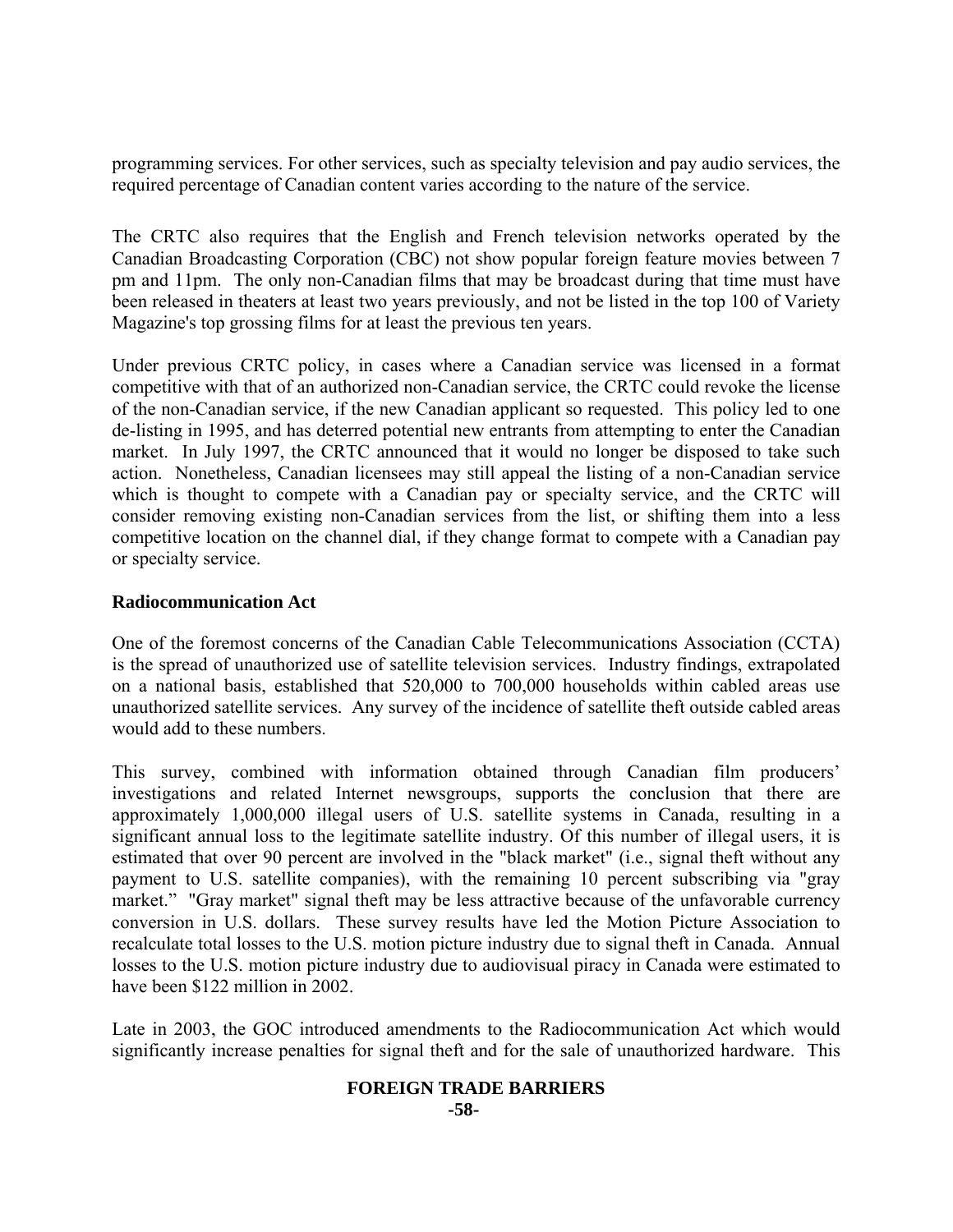draft legislation expired at the end of the Parliamentary session in November 2003 but has been reintroduced in substantially the same form in the current session.

A Quebec court ruled in October 2004 that the Canadian government's measures to prevent Canadians from subscribing directly to U.S.-origin satellite television services are unconstitutional. This ruling, which comes into general effect in October 2005 and which the government has appealed, could be read as striking down any measure to prevent Canadians from viewing foreign-origin television broadcasts. It is not yet clear whether the ruling "decriminalizes" only "gray market" signal theft, or "black market" theft as well.

#### **Basic Telecommunications Services**

Under the terms of the WTO Agreement on Basic Telecommunications Services, Canada's commitments permit foreign firms to provide local, long distance, and international services through any means of technology, on a facilities or resale basis. However, Canada retained a 46.7 percent limit on foreign ownership for all services except fixed satellite services and submarine cables. In addition to the equity limitations, Canada also retained a requirement for "Canadian control" of basic telecommunications facilities which stipulates that at least 80 percent of the members of a board of directors must be Canadian citizens. These restrictions prevent global telecommunications service providers from managing and operating much of their own telecommunications facilities in Canada. In addition, these restrictions deny foreign providers certain regulatory advantages only available to facilities-based carriers (e.g., access to unbundled network elements and certain bottleneck facilities). In April 2003 the House of Commons Committee on Industry recommended the complete removal of these restrictions.

Canada has revised its universal service system. Previously, contributions to universal service funds were based upon on a per-minute assessment. This system potentially overcompensated incumbent local suppliers, who also competed in the long distance sector. The Canadian regulator, CRTC, established rules for a more competition-neutral collection system as of January 1, 2001. On May 30, 2002, the CRTC released its price caps decision, which cut contribution rates by 10 percent to 20 percent. This new regime extends through 2006.

As a consequence of foreign ownership restrictions, U.S. firms' presence in the Canadian market as wholly U.S.-owned operators is limited to that of a reseller, dependent on Canadian facilitiesbased operators for critical services and component parts. This limits those U.S. companies' options for providing high quality end-to-end telecommunications services as they cannot own or operate their own telecommunications transmission facilities.

#### **Barriers to Film Exports**

The classification of theatrical and home video product distributed in Canada is within the exclusive jurisdiction of the provinces. There are six different provincial or regional

#### **FOREIGN TRADE BARRIERS -59-**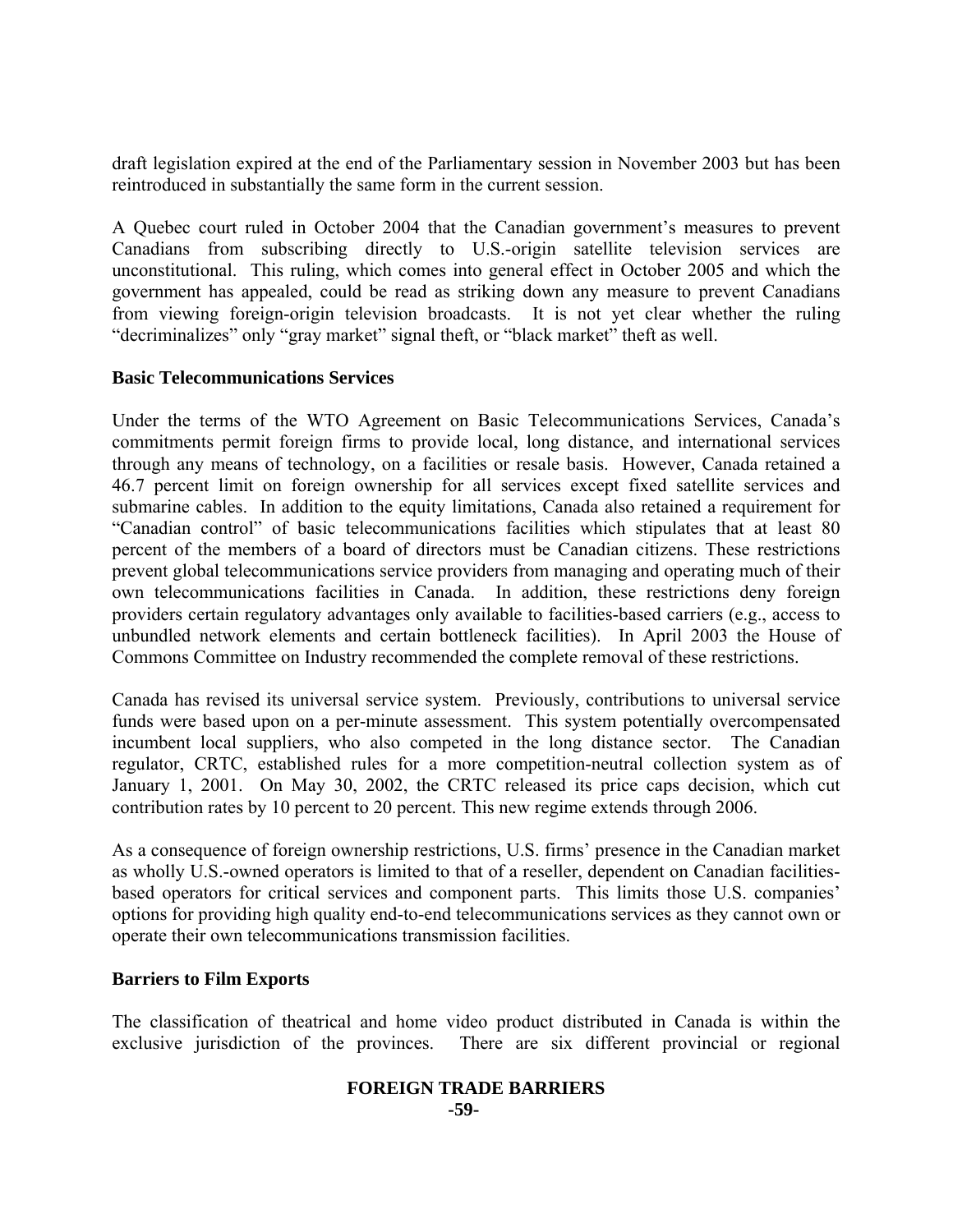classification boards to which MPA members must submit product destined for theatrical release. Most of these boards also classify product intended for home video distribution.

As a control device, and to display a video's Québec classification, the Québec Cinema Act requires that a sticker be acquired from the Régie du Cinéma and attached to each pre-recorded video cassette and DVD at a cost of C\$0.40 per unit. The Québec government proposes to reduce the sticker cost to C\$0.30 for English and French versions of films dubbed into French in Québec. In addition to the direct cost of acquiring the stickers, there are the administrative costs of attaching stickers to each unit and removing them from all returns, plus the per-title, perdistributor administrative fee of C\$55.00 charged by the Régie.

In an effort to create a uniform, consumer-friendly classification system that more readily comports with national advertising campaigns and other practical concerns of the industry, the Canadian video distribution industry has initiated a voluntary national classification system for works distributed on videocassette and DVD. Under this system, a film's national rating is determined by averaging its provincial ratings and is displayed on the packaging. While some provinces accept the average national classification for the purpose of providing consumer information on pre-recorded video material, three of the provincial/regional boards - Manitoba, Québec, and the Maritime Provinces (New Brunswick, Nova Scotia and Prince Edward Island) also require that their own classification be displayed.

The lack of unanimous acceptance of the voluntary national classification, and the negative precedent established by the Québec stickering regime continue to create significant consumer confusion and expense.

#### **INVESTMENT BARRIERS**

#### **General Establishment Restrictions**

Under the Investment Canada Act, the Broadcasting Act, the Telecommunications Act and standing Canadian regulatory policy, Canada maintains restrictions that inhibit new or expanded foreign investment in the energy, publishing, telecommunications, transportation, film, music, broadcasting, and cable television sectors.

#### **Investment Canada Act**

The Investment Canada Act (ICA) is intended to regulate foreign investment in Canada. The Government of Canada reviews the direct or indirect acquisition by a non-Canadian of an existing Canadian business of substantial size (as defined below). It also reviews the specific acquisition of an existing Canadian business or establishment of a new Canadian business by a non-Canadian in designated types of business activity relating to Canada's culture, heritage or national identity (as described below) where the federal government has authorized such review

#### **FOREIGN TRADE BARRIERS -60-**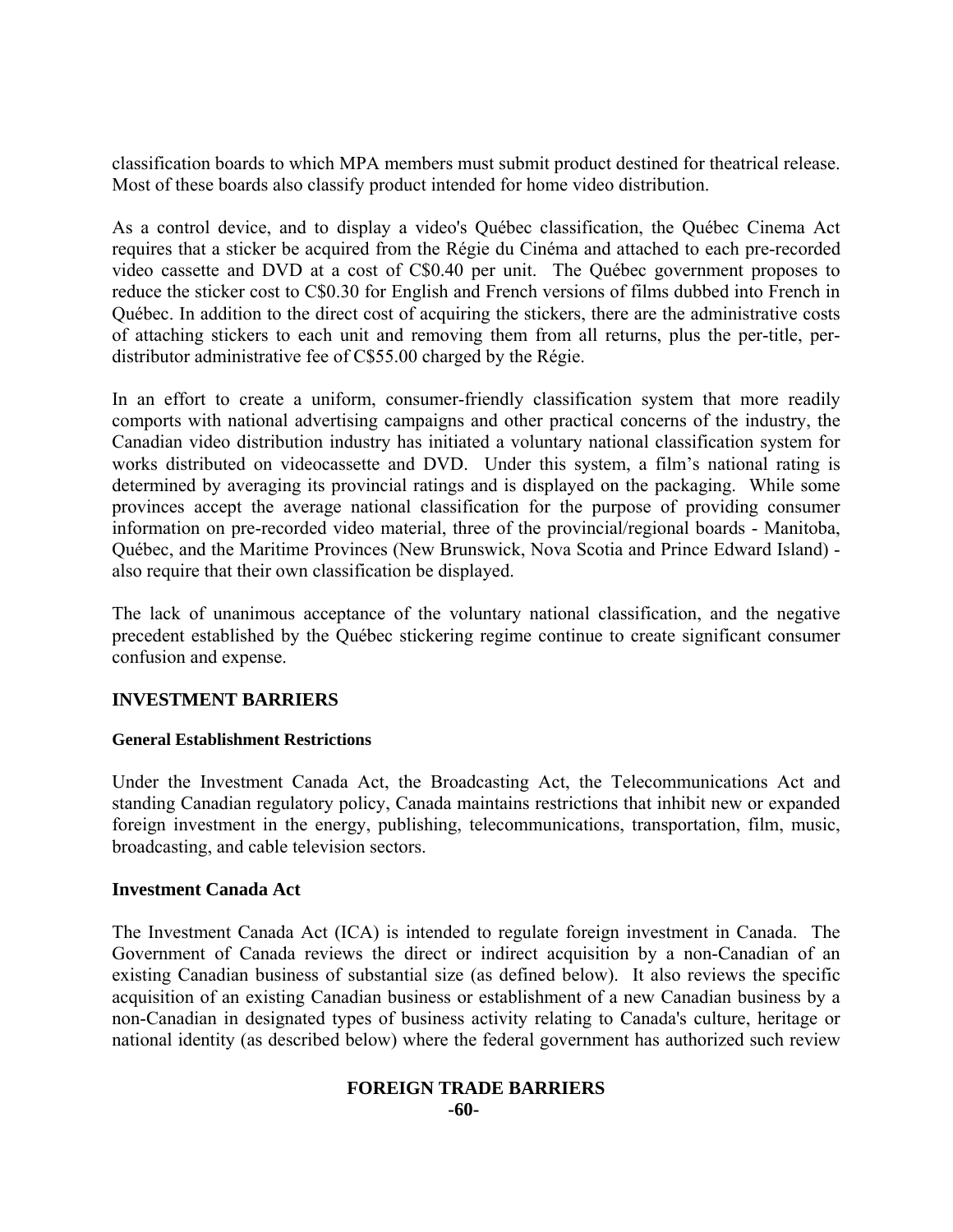as being in the public interest. The Government of Canada must be notified of any investment by a non-Canadian to:

- establish a new Canadian business (regardless of size); or
- acquire direct control of any existing Canadian business which either has assets of C\$5 million or more, or is in a business that is identified by regulation to be culturally sensitive, or in uranium production, financial services or transportation services; or
- acquire the indirect control of any existing Canadian business, the assets of which exceed C\$50 million in value in a non-cultural business, or between C\$5 million and C\$50 million in a cultural business.

In January 2005, the C\$5 million threshold was increased to C\$250 million in cases where the country of the acquiring non-Canadian investor is a member of the World Trade Organization (WTO). The WTO exemption for amounts over \$5 million does not include investments in production of uranium; financial services; transportation services or a cultural business. The dollar threshold varies year-to-year and is a function of GDP growth.

In addition, there is no review process applicable to an indirect acquisition of a Canadian business by a non-Canadian whose country is a member of the WTO. The reviewing authority is the Department of Canadian Heritage in the case of investments related to cultural industries, and the Department of Industry in other instances. The ICA sets strict time limits within which the reviewing authority must respond, in an effort to ensure that the legislation does not unduly delay any investment in Canada. In practice, Canada has allowed most transactions to proceed, though in some instances only after compliance by the applicant with certain undertakings.

# **Publishing Policy**

Since January 1992, Canadian book publishing and distribution firms that would transfer to foreign ownership as a result of an indirect acquisition need not be divested to Canadians, but the foreign investor must negotiate specific commitments to promote Canadian publishing. Foreign investors may directly acquire Canadian book firms under limited circumstances. Under an agreement on periodicals reached with the United States in May 1999, Canada permits 100 percent foreign ownership of businesses to publish, distribute and sell periodicals. However, direct acquisition by foreign investors of existing Canadian-owned businesses continues to be prohibited.

# **Film Industry Investment**

Canadian policies prohibit foreign acquisitions of Canadian-owned film distribution firms. A new distribution firm established with foreign investment may only market its own proprietary

#### **FOREIGN TRADE BARRIERS -61-**